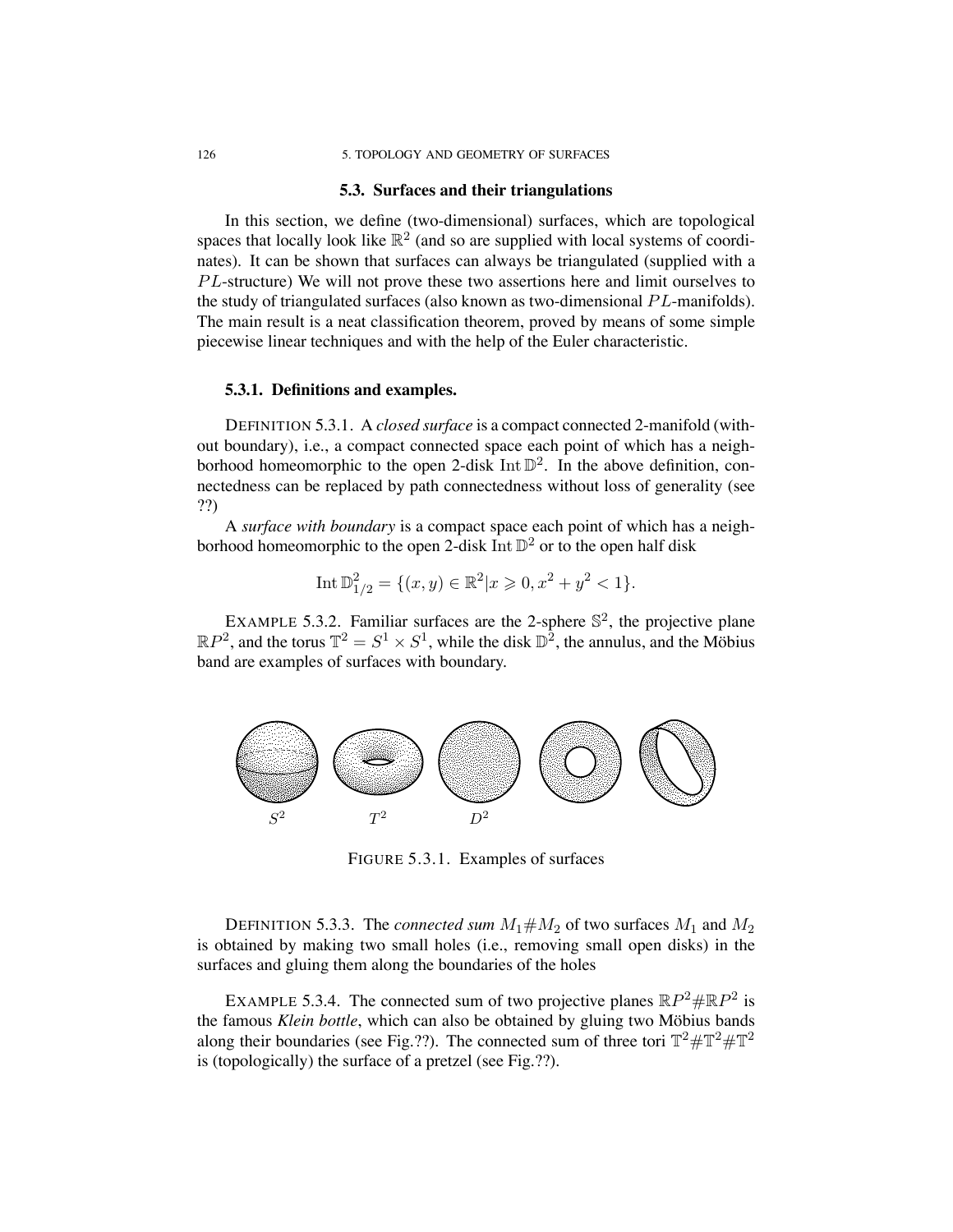

FIGURE 5.3.2. Klein bottle and pretzel

**5.3.2. Polyhedra and triangulations.** Our present goal is to introduce a combinatorial structure (called PL-structure) on surfaces. First we we give the corresponding definitions related to PL-structures.

A (finite) 2-*polyhedron* is a topological space represented as the (finite) union of triangles (its *faces* or *2-simplices*) so that the intersection of two triangles is either empty, or a common side, or a common vertex. The sides of the triangles are called *edges* or 1-*simplices*, the vertices of the triangles are called *vertices* or 0-*simplices* of the 2-polyhedron.

Let P be a 2-polyhedron and  $v \in P$  be a vertex. The (closed) *star* of v in P (notation  $Star(v, P)$ ) is the set of all triangles with vertex v. The *link* of v in P (notation  $\text{Link}(v, P)$ ) is the set of sides opposite to v in the triangles containing v.

A finite 2-polyhedron is said to be a *closed* PL*-surface* (or a *closed triangulated surface*) if the star of any vertex v is homeomorphic to the closed 2-disk with  $v$  at the center (or, which is the same, if the links of all its vertices are homeomorphic to the circle).



FIGURE 5.3.3. Star and link of a point on a surface

A finite 2-polyhedron is said to be a PL*-surface with boundary* if the star of any vertex  $v$  is homeomorphic either to the closed 2-disk with  $v$  at the center or to the closed disk with  $v$  on the boundary (or, which is the same, if the links of all its vertices are homeomorphic either to the circle or to the line segment). It is easy to see that in a PL-surface with boundary the points whose links are segments (they are called *boundary points*) constitute a finite number of circles (called *boundary circles*). It is also easy to see that each edge of a closed PL-surface (and each nonboundary edge of a surface with boundary) is contained in exactly two faces.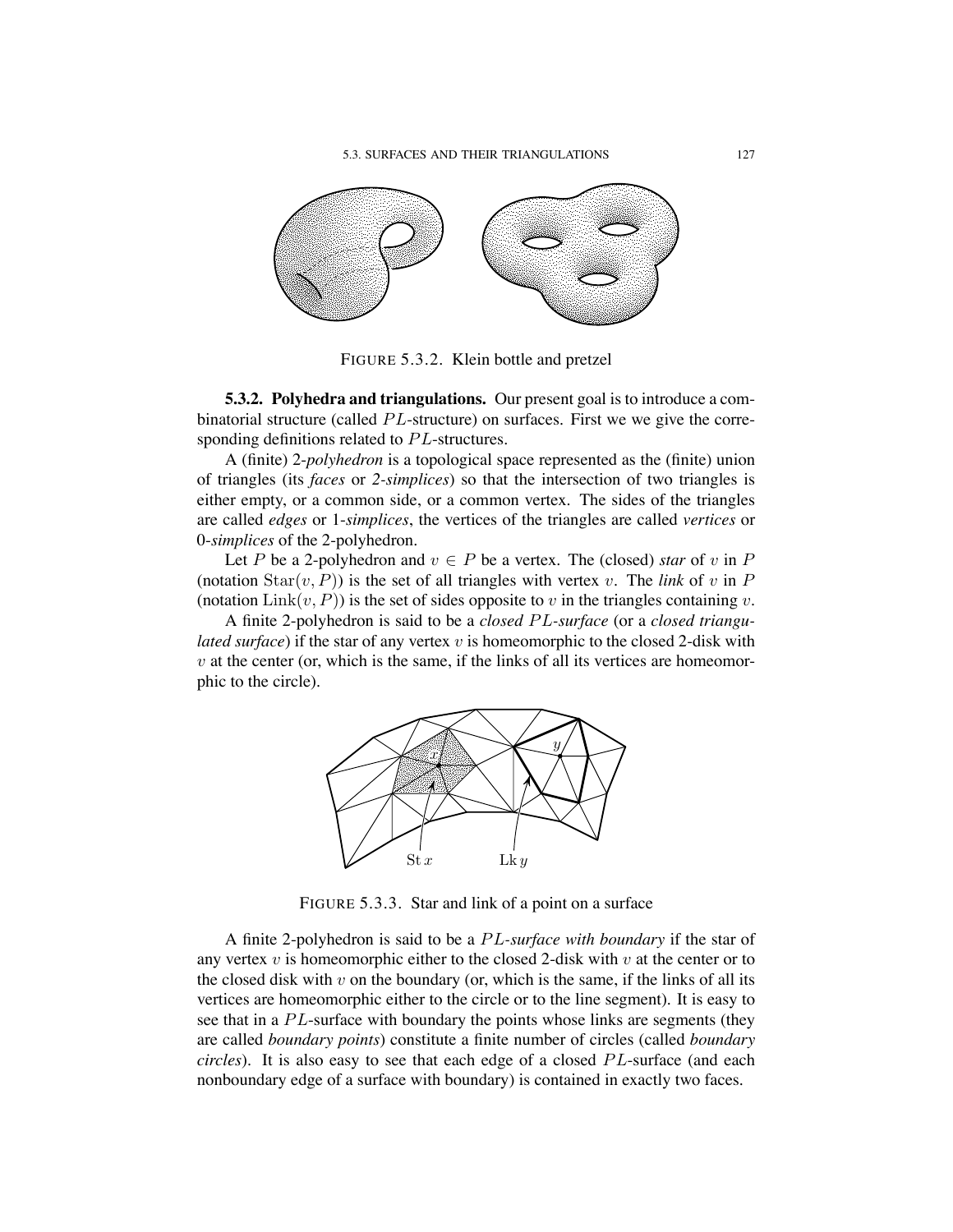A PL-surface (closed or with boundary) is called *connected* if any two vertices can be joined by a sequence of edges (each edge has a common vertex with the previous one). Further, unless otherwise stated, we consider only connected PLsurfaces.

A PL-surface (closed or with boundary) is called *orientable* if its faces can be coherently oriented; this means that each face can be oriented (i.e., a cyclic order of its vertices chosen) so that each edge inherits opposite orientations from the orientations of the two faces containing this edge. An *orientation* of an orientable surface is a choice of a coherent orientation of its faces; it is easy to see that that any orientable (connected!) surface has exactly two orientations.

A *face subdivision* is the replacement of a face (triangle) by three new faces obtained by joining the baricenter of the triangle with its vertices. An *edge subdivision* is the replacement of the two faces (triangles) containing an edge by four new faces obtained by joining the midpoint of the edge with the two opposite vertices of the two triangles. A *baricentric subdivision* of a face is the replacement of a face (triangle) by six new faces obtained by constructing the three medians of the triangles. A *baricentric subdivision of a surface* is the result of the baricentric subdivision of all its faces. Clearly, any baricentric subdivision can be obtained by means of a finite number of edge and face subdivisions. A *subdivision* of a PL-surface is the result of a finite number of edge and face subdivisions.

Two  $PL$ -surfaces  $M_1$  and  $M_2$  are called *isomorphic* if there exists a homeomorphism  $h : M_1 \to M_2$  such that each face of  $M_1$  is mapped onto a face of  $M_2$ . Two PL-surfaces  $M_1$  and  $M_2$  are called PL-homeomorphic if they have isomorphic subdivisions.



FIGURE 5.3.4. Face, edge, and baricentric subdivisions

EXAMPLE 5.3.5. Consider any convex polyhedron  $P$ ; subdivide each of its faces into triangles by diagonals and project this radially to a sphere centered in any interior point of P. The result is a triangulation of the sphere.

If  *is a tetrahedron the triangulation has four vertices. This is the minimal* number of vertices in a triangulation of any surface. In fact, any triangulation of a surface with four vertices is equivalent of the triangulation obtained from a tetrahedron and thus for any surface other than the sphere the minimal number of vertices in a triangulation is greater then four.

EXERCISE 5.3.1. Prove that there exists a triangulation of the projective plane with any given number  $N > 4$  of vertices.

EXERCISE 5.3.2. Prove that minimal number of vertices in a triangulation of the torus is six.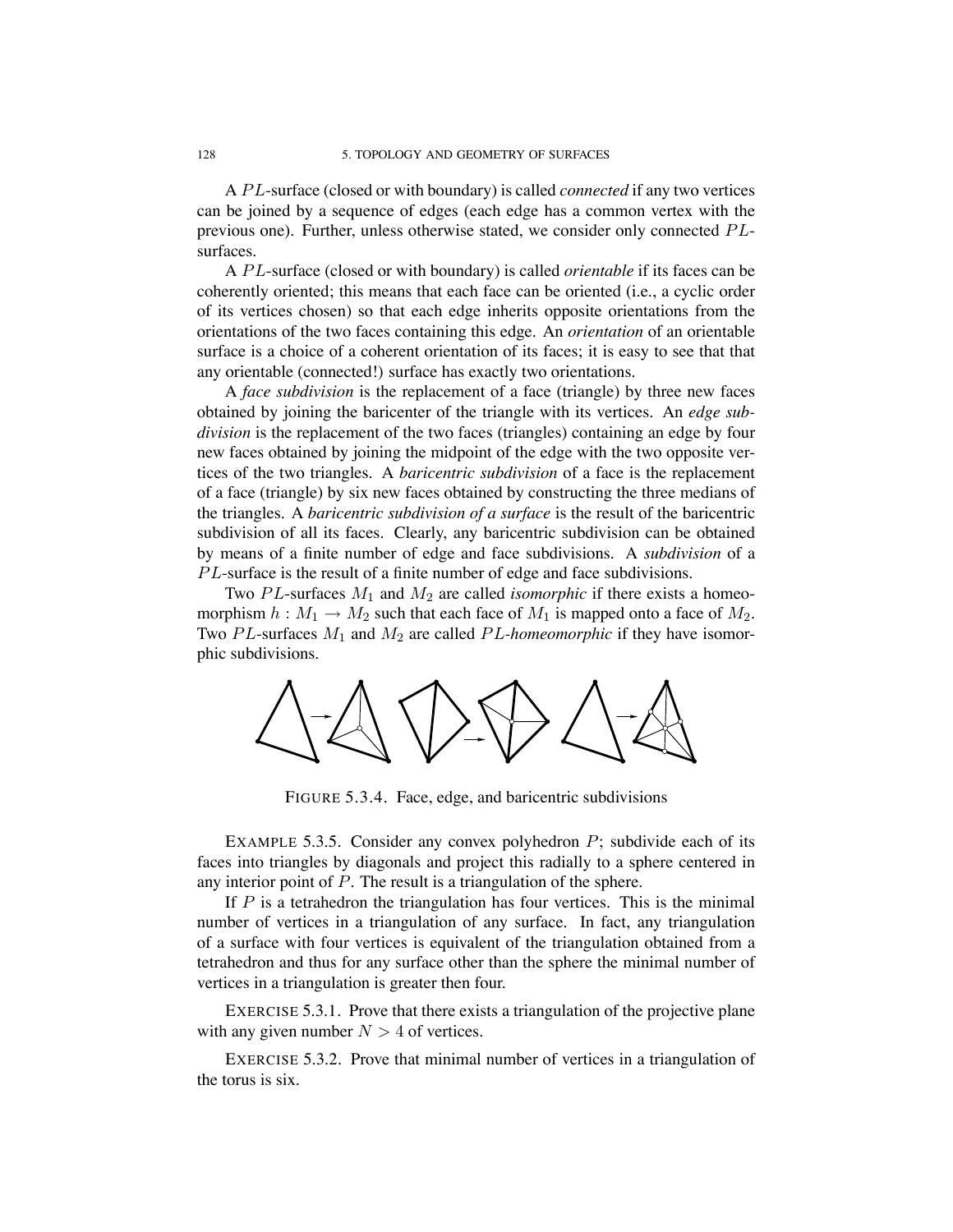#### **5.4. Euler characteristic and genus**

In this section we introduce, in an elementary combinatorial way, one of the simplest and most important homological invariants of a surface  $M$  – its Euler characteristic  $\chi(M)$ . The Euler characteristic is an integer (actually defined for a much wider class of objects than surfaces) which is topologically invariant (and, in fact, also homotopy invariant). Therefore, if we find that two surfaces have different Euler characteristics, we can conclude that they are not homeomorphic.

### **5.4.1. Euler characteristic of polyhedra.**

DEFINITION 5.4.1. The *Euler characteristic*  $\chi(M)$  of a two-dimensional polyhedron, in particular of a PL-surface, is defined by

$$
\chi(M) := V - E + F,
$$

where  $V, E$ , and  $F$  are the numbers of vertices, edges, and faces of  $M$ , respectively.

PROPOSITION 5.4.2. *The Euler characteristic of a surface does not depend on its triangulation.* PL*-homeomorphic* PL*-surfaces have the same Euler characteristic.*

PROOF. It follows from the definitions that we must only prove that the Euler characteristic does not change under subdivision, i.e., under face and edge subdivision. But these two facts are proved by a straightforward verification.  $\Box$ 

EXERCISE 5.4.1. Compute the Euler characteristic of the 2-sphere, the 2-disk, the projective plane and the 2-torus.

EXERCISE 5.4.2. Prove that  $\chi(M \# N) = \chi(M) + \chi(N) - 2$  for any PLsurfaces  $M$  and  $N$ . Use this fact to show that adding one handle to an oriented surface decreases its Euler characteristic by 2.

**5.4.2. The genus of a surface.** Now we will relate the Euler characteristic with a a very visual property of surfaces – their genus (or number of handles). The genus of an oriented surface is defined in the next section (see ??), where it will be proved that the genus q of such a surface determines the surface up to homeomorphism. The model of a surface of genus g is the *sphere with* g *handles*; for  $q = 3$  it is shown on the figure.

PROPOSITION 5.4.3. *For any closed surface* M*, the genus* g(M) *and the Euler characteristic*  $\chi(M)$  *are related by the formula* 

$$
\chi(M) \ = \ 2 - 2g(M) \, .
$$

PROOF. Let us prove the proposition by induction on g. For  $g = 0$  (the sphere), we have  $\chi(\mathbb{S}^2) = 2$  by Exercise ??. It remains to show that adding one handle decreases the Euler characteristic by 2. But this follows from Exercise ??

REMARK 5.4.4. In fact  $\chi = \beta_2 - \beta_1 + \beta_0$ , where the  $\beta_i$  are the Betti numbers (defined in **??**). For the surface of genus g, we have  $\beta_0 = \beta_2 = 1$  and  $\beta_1 = 2g$ , so we do get  $\chi = 2 - 2g$ .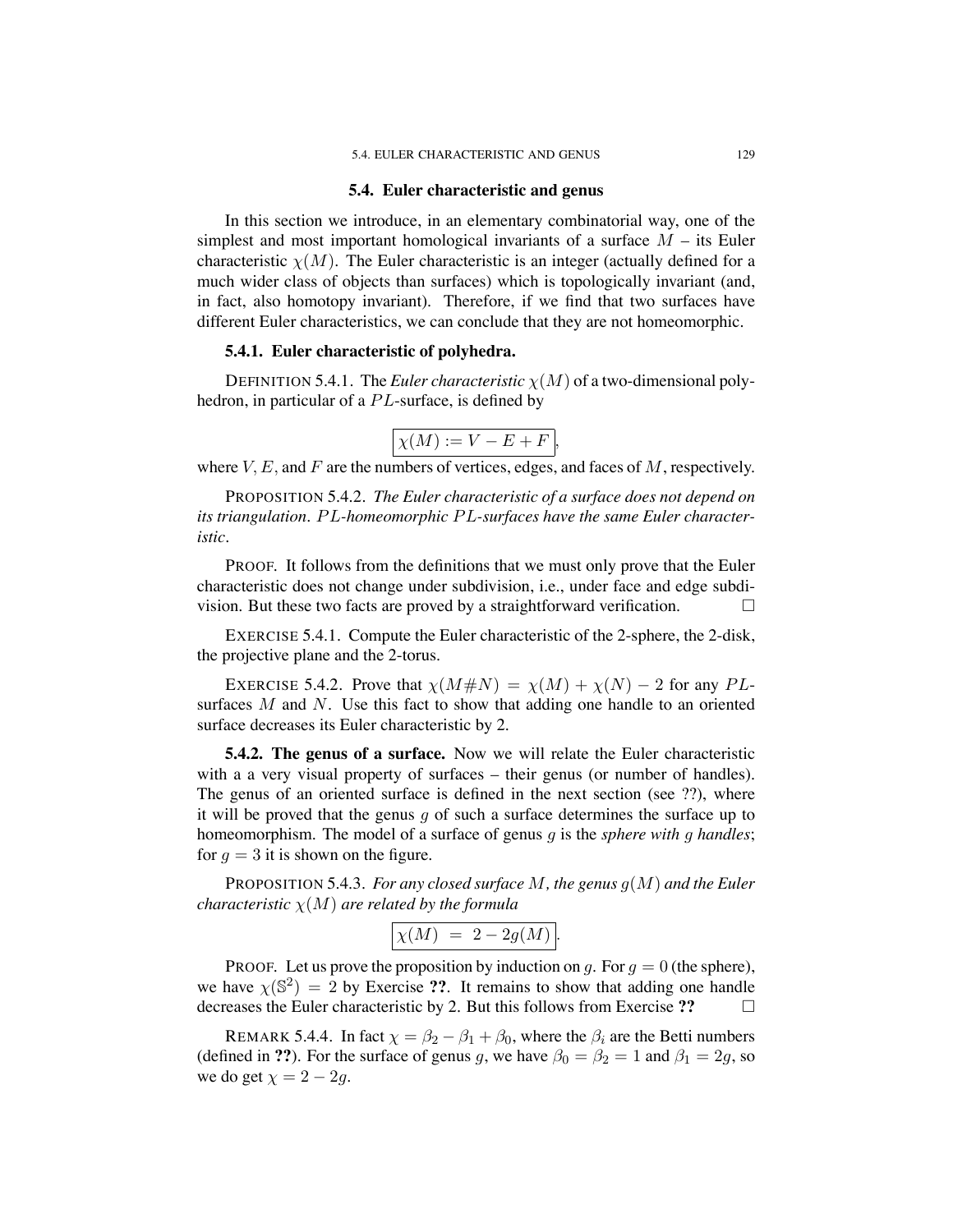

FIGURE 5.4.1. The sphere with three handles

# **5.5. Classification of surfaces**

In this section, we present the topological classification (which coincides with the combinatorial and smooth ones) of surfaces: closed orientable, closed nonorientable, and surfaces with boundary.

**5.5.1. Orientable surfaces.** The main result of this subsection is the following theorem.

THEOREM 5.5.1 (Classification of orientable surfaces). *Any closed orientable surface is homeomorphic to one of the surfaces in the following list*

 $\mathbb{S}^2$ ,  $\mathbb{S}^1 \times \mathbb{S}^1$  (*torus*),  $(\mathbb{S}^1 \times \mathbb{S}^1) \#(\mathbb{S}^1 \times \mathbb{S}^1)$  (*sphere with* 2 *handles*),...

 $\ldots$ ,  $(\mathbb{S}^1 \times \mathbb{S}^1) \# (\mathbb{S}^1 \times \mathbb{S}^1) \# \ldots \# (\mathbb{S}^1 \times \mathbb{S}^1)$  (*sphere with k handles*), ...

*Any two surfaces in the list are not homeomorphic.*

PROOF. By **??** we may assume that M is triangulated and take the double baricentric subdivision  $M''$  of M. In this triangulation, the star of a vertex of  $M''$ is called a *cap*, the union of all faces of  $M''$  intersecting an edge of  $M$  but not contained in the caps is called a *strip*, and the connected components of the union of the remaining faces of M!! are called *patches*.

Consider the union of all the edges of  $M$ ; this union is a graph (denoted  $G$ ). Let  $G_0$  be a maximal tree of G. Denote by  $M_0$  the union of all caps and strips surrounding  $G_0$ . Clearly  $M_0$  is homeomorphic to the 2-disk (why?). If we successively add the strips and patches from  $M - M_0$  to  $M_0$ , obtaining an increasing sequence

$$
M_0 \subset M_1 \subset M_2 \subset \cdots \subset M_p = M,
$$

we shall recover M.

Let us see what happens when we go from  $M_0$  to  $M_1$ .

If there are no strips left, then there must be a patch (topologically, a disk), which is attached along its boundary to the boundary circle  $\Sigma_0$  of  $M_0$ ; the result is a 2-sphere and the theorem is proved.

Suppose there are strips left. At least one of them, say  $S$ , is attached along one end to  $\Sigma_0$  (because M is connected) and its other end is also attached to  $\Sigma_0$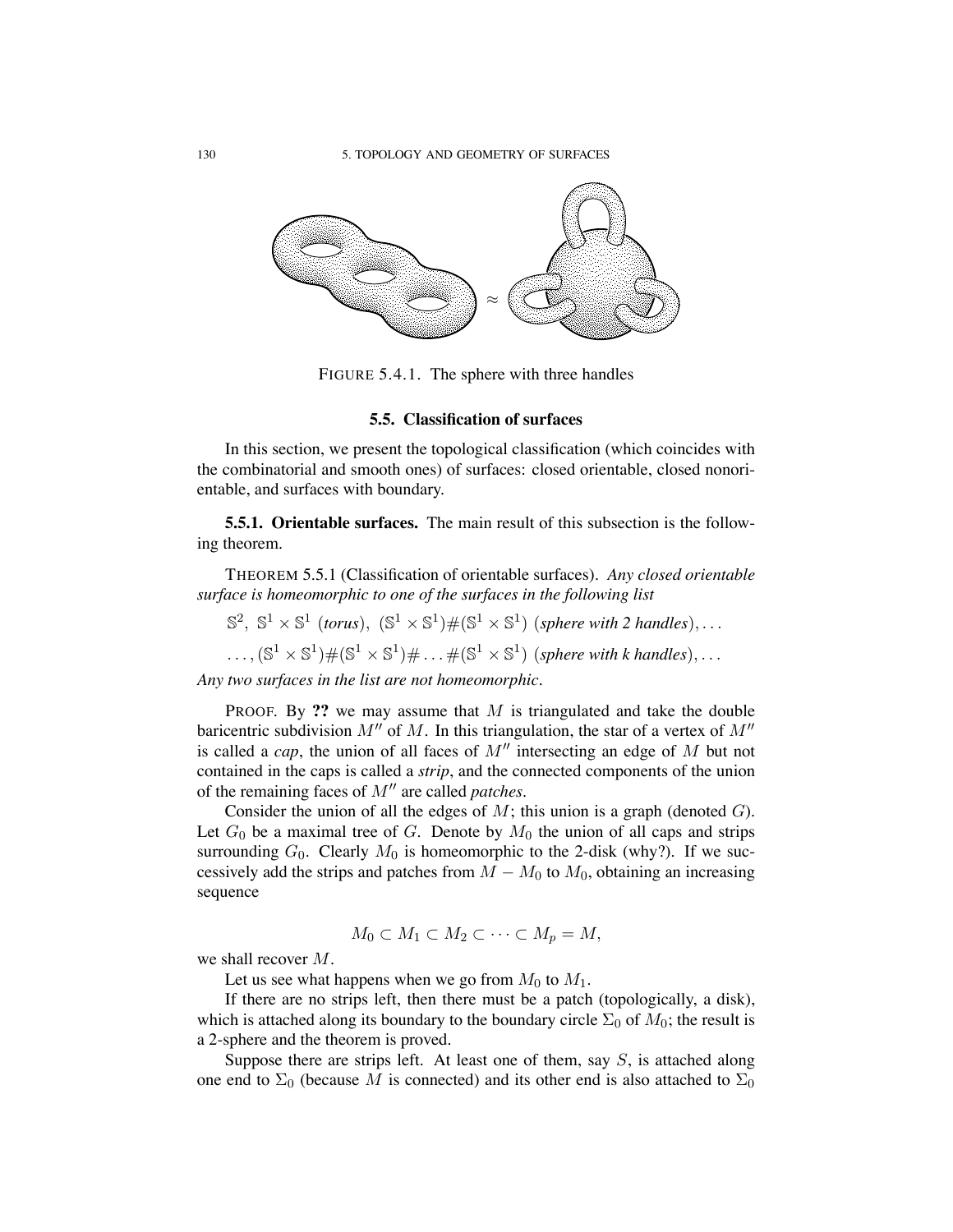

FIGURE 5.5.1. Caps, strips, and patches

(otherwise S would have been part of  $M_0$ ). Denote by  $K_0$  the closed collar neighborhood of  $\Sigma_0$  in  $M_0$ . The collar  $K_0$  is homoeomorphic to the annulus (and not to the Möbius strip) because M is orientable. Attaching S to  $M_0$  is the same as attaching another copy of  $K \cup S$  to  $M_0$  (because the copy of K can be homeomorphically pushed into the collar K). But  $K \cup S$  is homeomorphic to the disk with two holes (what we have called "pants"), because  $S$  has to be attached in the orientable way in view of the orientability of  $M$  (for that reason the twisting of the strip shown on the figure cannot occur). Thus  $M_1$  is obtained from  $M_0$  by attaching the pants  $K \cup S$  by the waist, and  $M_1$  has two boundary circles.

FIGURE ??? This cannot happen

Now let us see what happens when we pass from  $M_1$  to  $M_2$ .

If there are no strips left, there are two patches that must be attached to the two boundary circles of  $M_1$ , and we get the 2-sphere again.

Suppose there are patches left. Pick one, say S, which is attached at one end to one of the boundary circles, say  $\Sigma_1$  of  $M_1$ . Two cases are possible: either

(i) the second end of S is attached to  $\Sigma_2$ , or

(ii) the second end of S is attached to  $\Sigma_1$ .

Consider the first case. Take collar neighborhoods  $K_1$  and  $K_2$  of  $\Sigma_1$  and  $\Sigma_2$ ; both are homoeomorphic to the annulus (because  $M$  is orientable). Attaching  $S$  to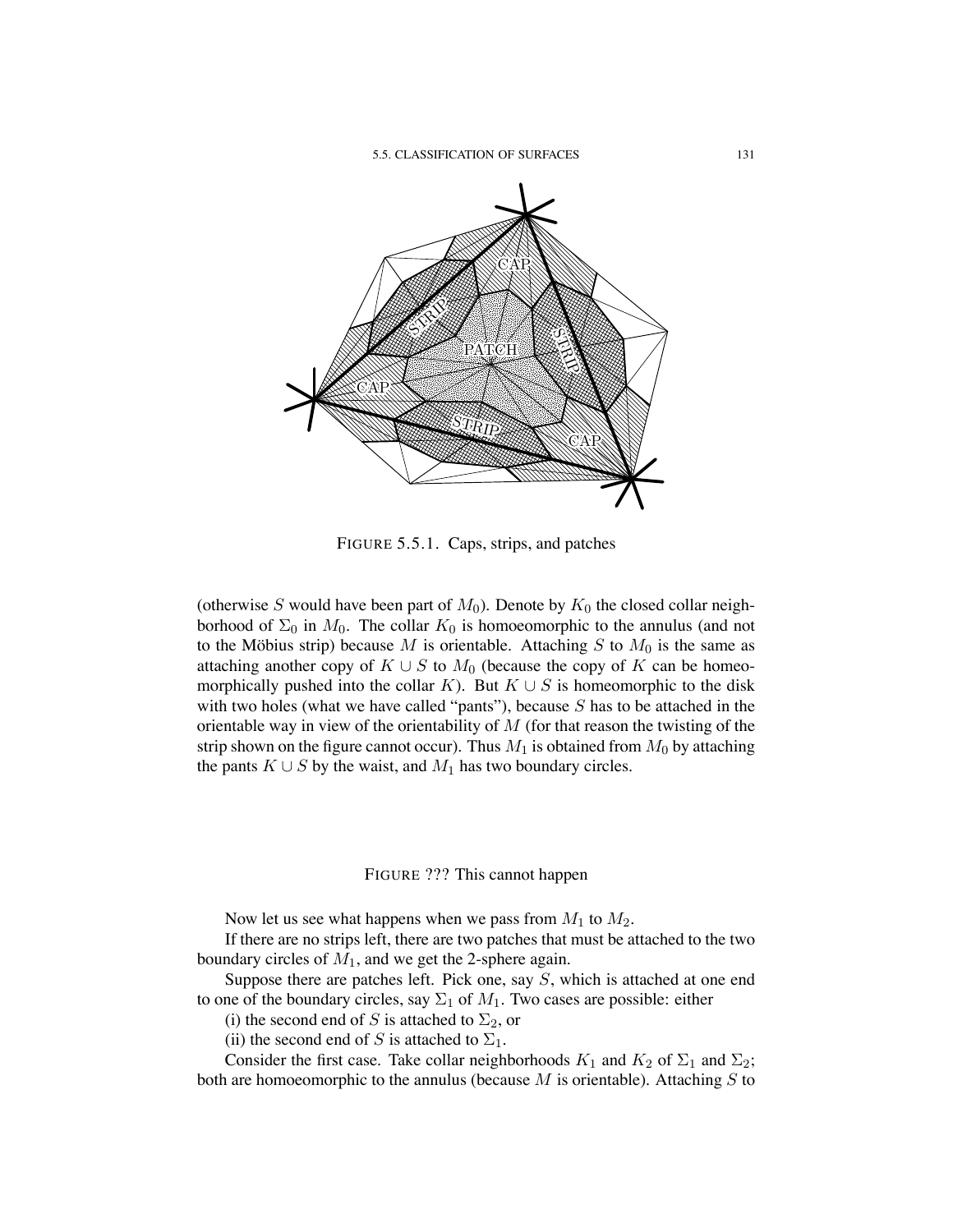$M_1$  is the same as attaching another copy of  $K_1 \cup K_2 \cup S$  to  $M_1$  (because the copy of  $K_1 \cup K_2$  can be homeomorphically pushed into the collars  $K_1$  and  $K_2$ ).

## FIGURE ??? Adding pants along the legs

But  $K - 1 \cup K_2 \cup S$  is obviously homeomorphic to the disk with two holes. Thus, in the case considered,  $M_2$  is obtained from  $M_1$  by attaching pants to  $M_1$ along the legs, thus decreasing the number of boundary circles by one,

The second case is quite similar to adding a strip to  $M_0$  (see above), and results in attaching pants to  $M_1$  along the waist, increasing the number of boundary circles by one.

What happens when we add a strip at the *i*th step? As we have seen above, two cases are possible: either the number of boundary circles of M*i*−<sup>1</sup> increases by one or it decreases by one. We have seen that in the first case "inverted pants" are attached to  $M_{i-1}$  and in the second case "upright pants" are added to  $M_{i-1}$ .

## FIGURE ??? Adding pants along the waist

After we have added all the strips, what will happen when we add the patches? The addition of each patch will "close" a pair of pants either at the "legs" or at the "waist". As the result, we obtain a sphere with k handles,  $k \geq 0$ . This proves the first part of the theorem.



FIGURE 5.5.2. Constructing an orientable surface